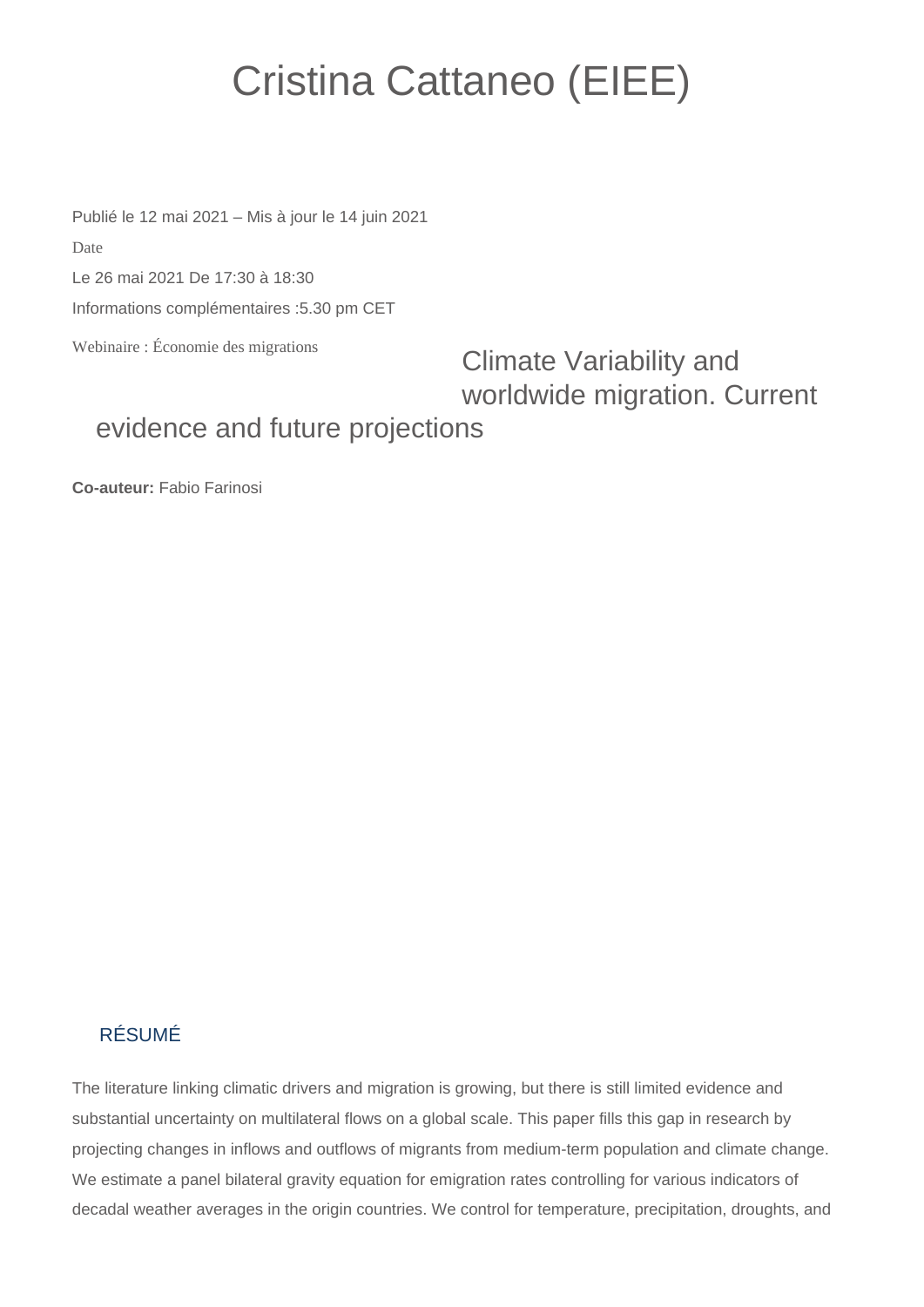excess precipitation. The sample covers 100 origin and 166 destination countries for each decade from 1960 to 2010. We project bilateral changes in migration using the parameter estimates of the gravity equation, along with projections of socio-economic variables under shared socioeconomic pathways (SSP) and climate change scenarios from General Circulation Models (GCM) for various representative concentration pathways (RCPs). We find that average decadal emigration flows increase from 80 to nearly 140 million depending on the SSP, RCP and future year. Changes in migration are mainly due to population growth in the origin countries. By constraining the population of the origin countries to remain at current levels, we find that the number of climate international migrants is comparable in size to the emigration flows observed today.

## **[S'inscrire\(https://us02web.zoom.us/webinar/register/WN\\_guhsNUTHS0azxNEPw6kY6w\)](https://us02web.zoom.us/webinar/register/WN_guhsNUTHS0azxNEPw6kY6w)**



**Cristina Cattaneo**[\(https://sites.google.com/eiee.org/cristinacattaneo\)](https://sites.google.com/eiee.org/cristinacattaneo) [European Institute on Economics and the Environment \(EIEE\)\(https://www.eiee.org/\)](https://www.eiee.org/)



**[Shouro Dasgupta\(https://www.shourodasgupta.org/\)](https://www.shourodasgupta.org/)** [Fondazione CMCC\(https://www.cmcc.it/\),](https://www.cmcc.it/) EIEE